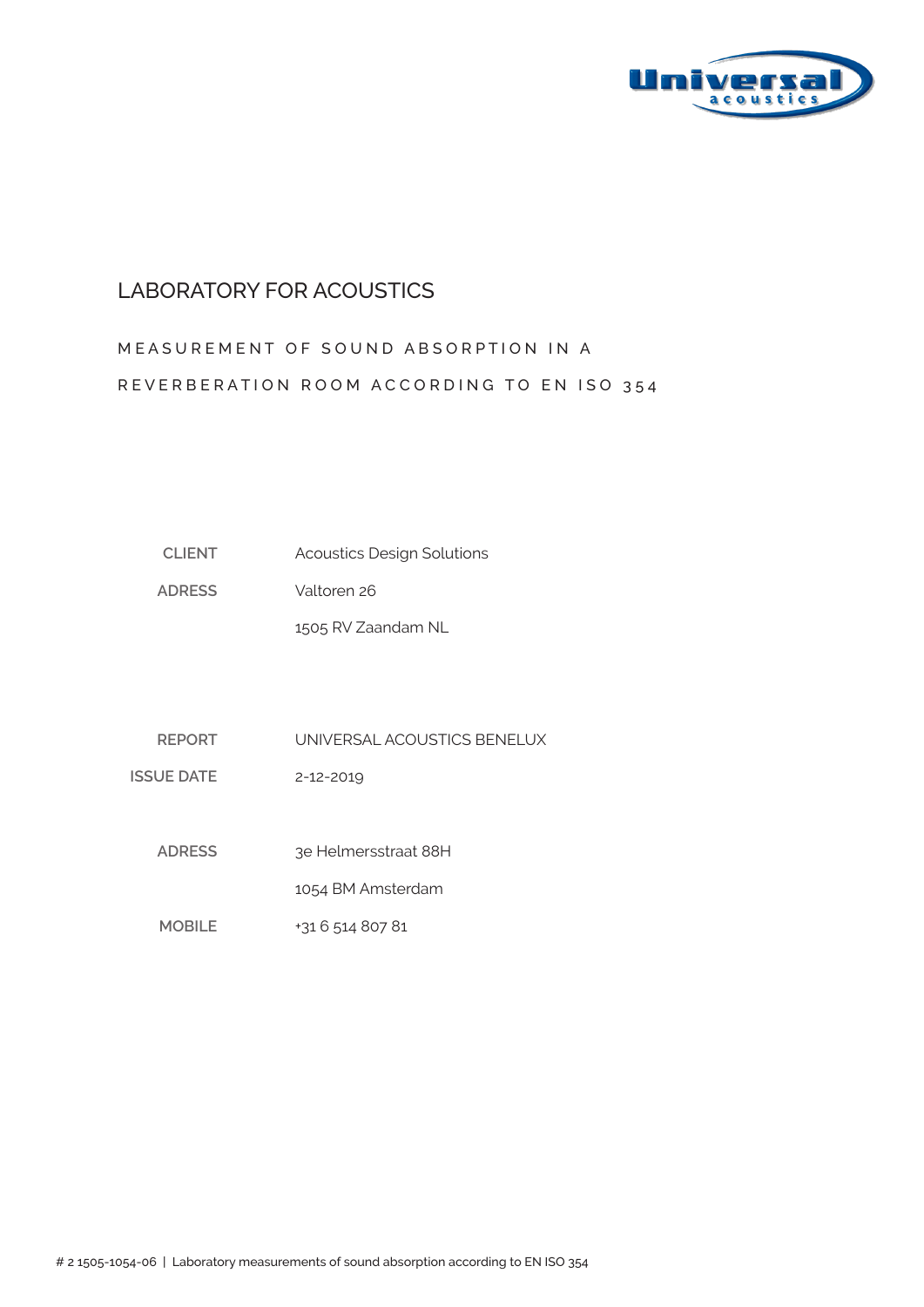### INTRODUCTION



| <b>REPORT NUMBER</b>   | # 2 1505-1054-06                                                                                                                                                                                                                      |
|------------------------|---------------------------------------------------------------------------------------------------------------------------------------------------------------------------------------------------------------------------------------|
| <b>DISCRIPTION</b>     | Laboratory measurements of sound absorption                                                                                                                                                                                           |
| <b>TEST SPECIMEN</b>   | Acoustic Pendant Light                                                                                                                                                                                                                |
| COLLECTION             | <b>Acoustic Design Solutions</b>                                                                                                                                                                                                      |
| <b>MODEL</b>           | Rice Field 120                                                                                                                                                                                                                        |
| <b>EXECUTION</b>       | Melamine foam basic white                                                                                                                                                                                                             |
| <b>USED STANDARD</b>   | EN ISO 354:2003. Measurement of sound absorption in a reverberation room                                                                                                                                                              |
|                        |                                                                                                                                                                                                                                       |
| <b>ISSUE DATE</b>      | 02-12-2012                                                                                                                                                                                                                            |
| <b>SIGNATURE</b>       | <b>Michiel Post</b><br><b>Technical Consultant</b>                                                                                                                                                                                    |
|                        |                                                                                                                                                                                                                                       |
| <b>CONTAINS</b>        | The technical-ownership of the the ISO 354:2003 accreditation falls to Universal Acoustics<br>BeNeLux, the same way as the technical signatures of this report. The test is performed by<br>personnel of Universal Acoustics BeNeLux. |
|                        | Facilities where measurements are carried out under the scope of ISO 354:20036<br>accreditation belong to the Acoustics Area of Universal Acoustics BeNeLux.                                                                          |
| <b>NUMBER OF PAGES</b> | 10                                                                                                                                                                                                                                    |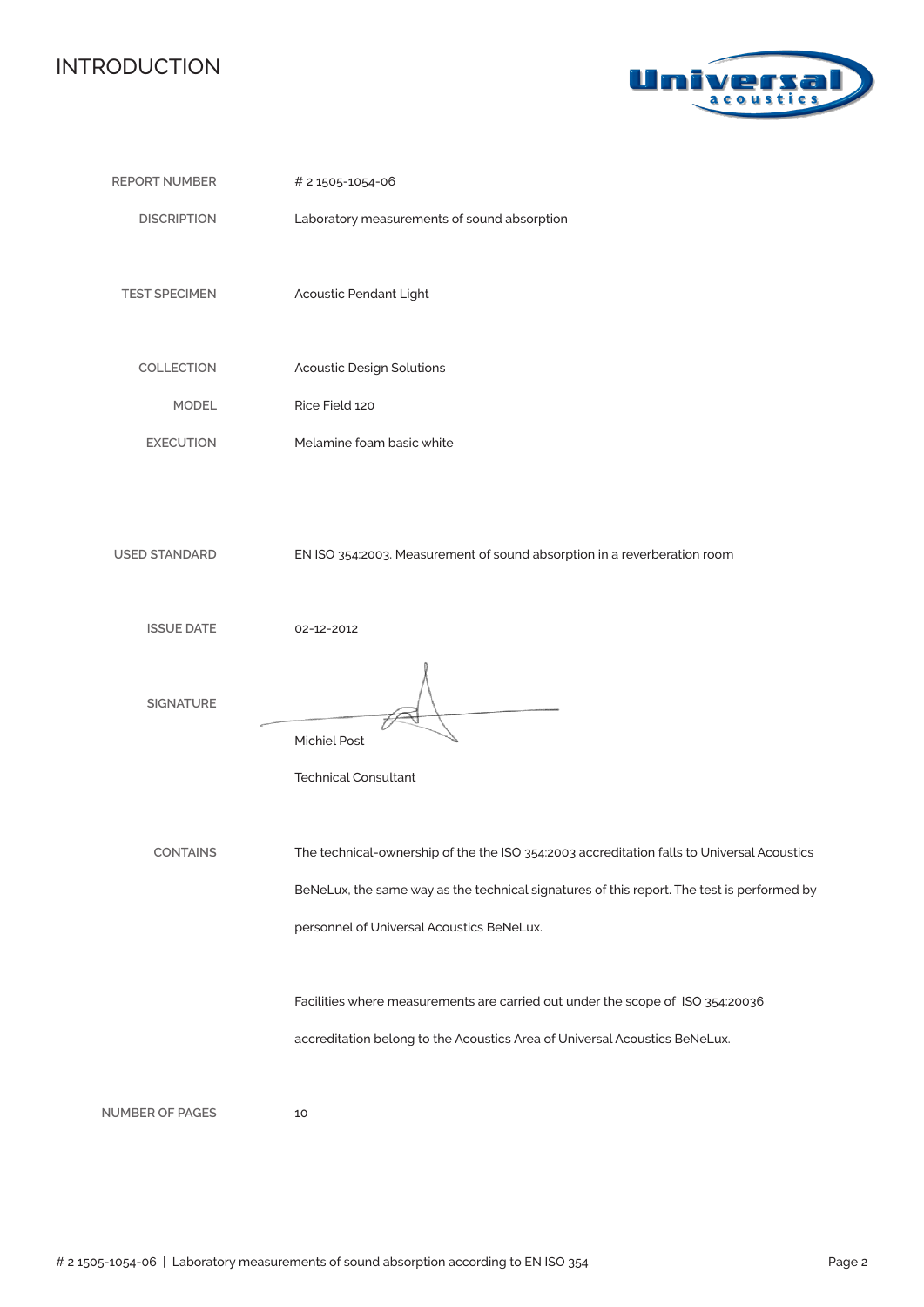#### TEST SPECIMEN DISCRIPTION



**TEST SPECIMEN DESCRIPTION**

The products are installed for the laboratory test in the same manner as they

are typically installed in practice;

- free hanging from the ceiling of the reverberation room

**MODEL**

**MATERIAL**

Rice Field 120

1200

1200 x 1370 x 525 mm

1370

Basotect | Open cell melamine foam (9 kg/m3 of nominal density)

525

**NOMINAL DIMENSIONS**

**DRAWING OF THE MODEL**



The product was suspended from the ceiling of the testing room at a distance of 800 mm with the material faces exposed to the sound and covering a surface of 2.83 m<sup>2</sup>, according to the following sketch.

1200



**MATERIAL SELECTED AND DELIVERED BY**

Acoustic Design Solutions

**APPLICANT MOUNTING PREFORMED BY** 

Acoustics Design Solutions

**DATE OF MOUNTING**

26 September 2019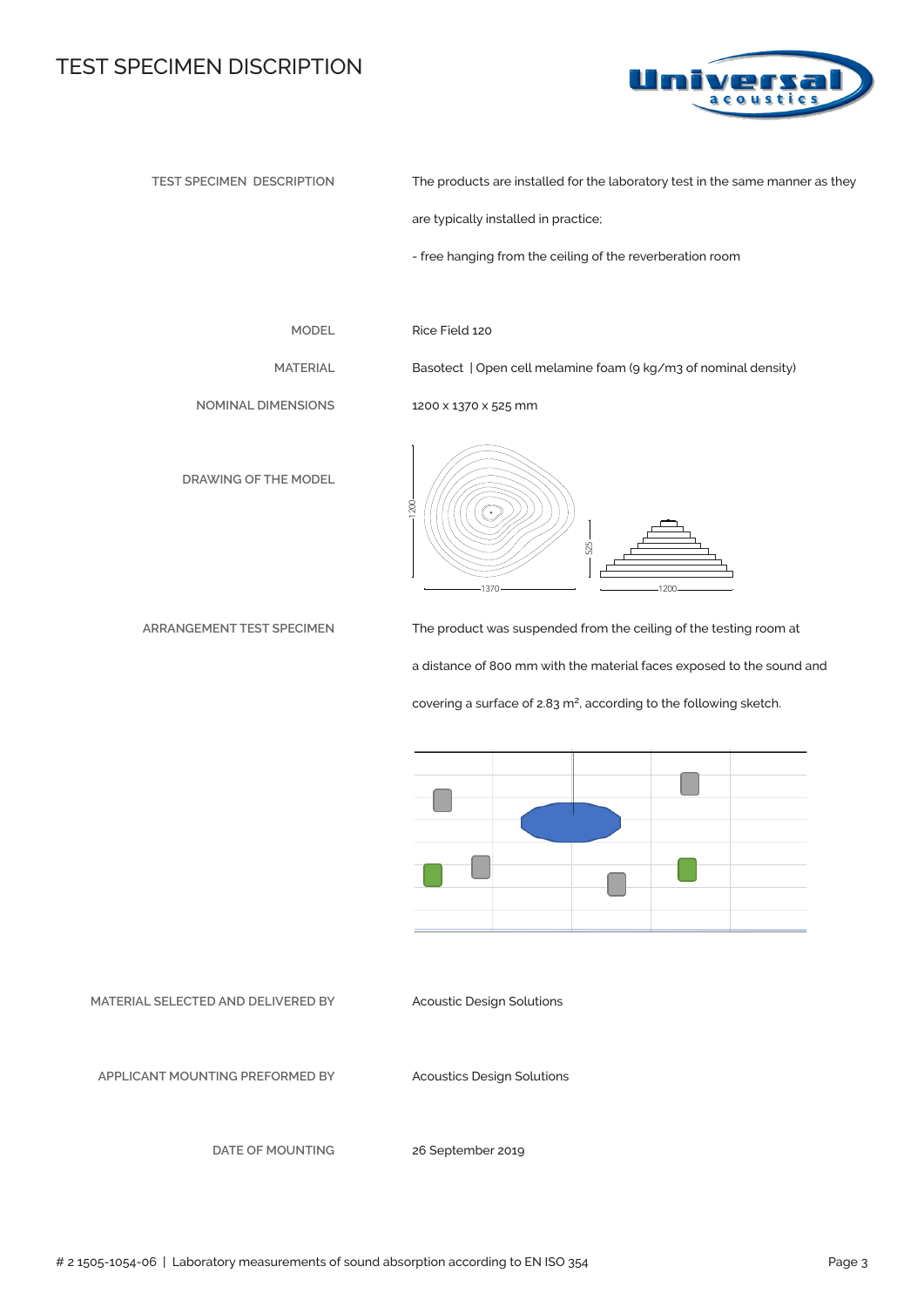## LABORATORY TEST FACILITIES



 **LABORATORY TEST FACILITIES** The test is performed in the reverberation room. This room is a regular parallelepiped of 3.12 x 6.30 x 2.27 meters with a total surface area of 90.48 m2 (walls, floor and ceiling). The room complies with the requirements of EN ISO 354:2003.



Sketch of the reverberation room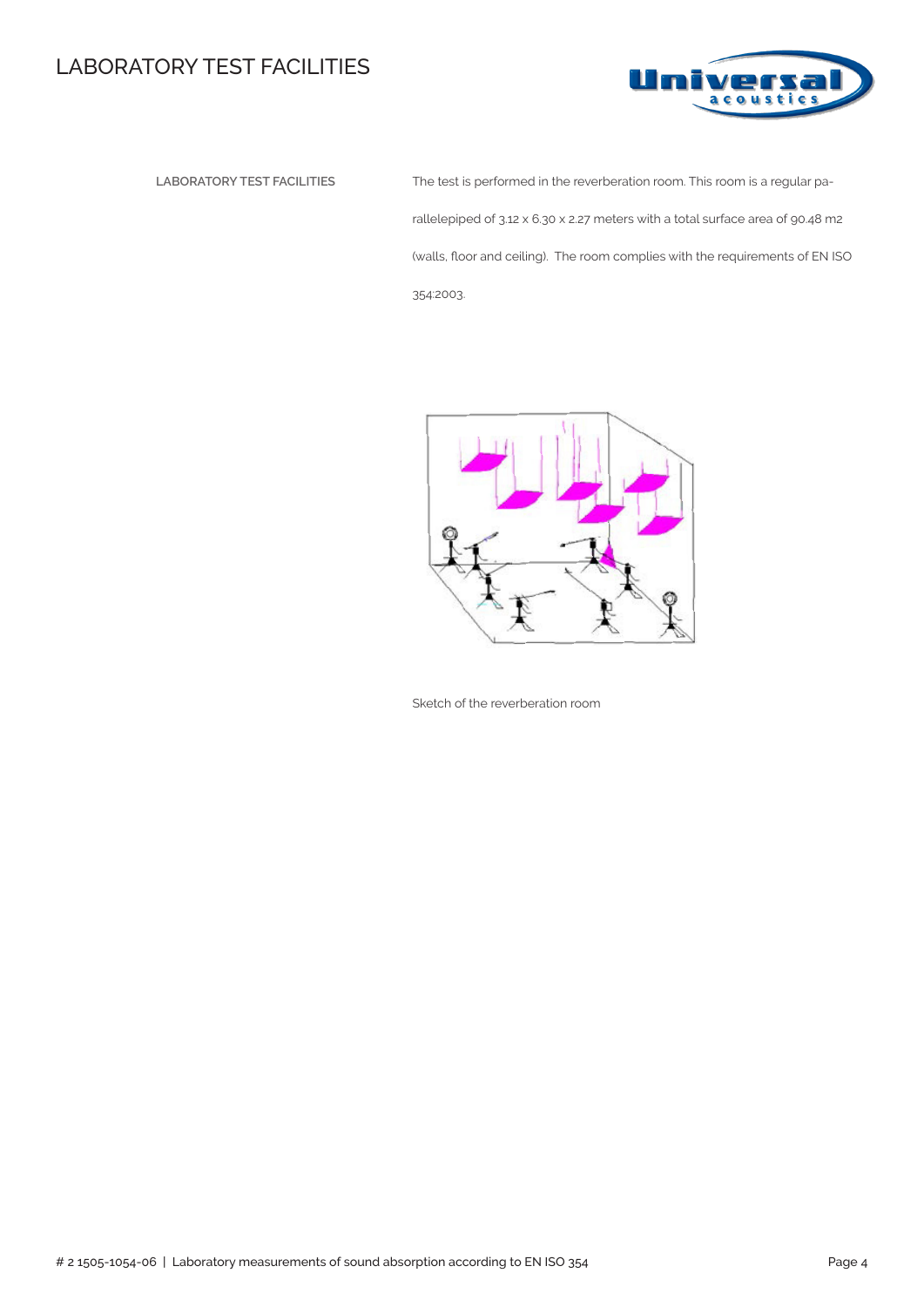## EQUIPMENT AND TEST CONDITIONS



**REVERBERATION ROOM** 

| <b>MICROPHONE</b> | NTi Audio M2230, SNo. 2175.                           |
|-------------------|-------------------------------------------------------|
|                   | (User calibrated 2019-02-18 14:07 42.8 mV/Pa)         |
| SOUND SOURCE      | NTi Audio Omni Directional Source DS3, SNo, D-1035-A0 |

CONTROL ROOM

| ANALYZER   | XL2, SNo. A2A-05754-E0, FW4.10 |
|------------|--------------------------------|
| CALIBRATOR | Brüel & Kjær 4231; N° 2061476  |

| UNCERTAINTY IN THE MEASUREMENT |  |  |  |  |
|--------------------------------|--|--|--|--|
|--------------------------------|--|--|--|--|

OF ATMOSPHERIC CONDITIONS

| <b>AIR TEMPREATURE</b> | $±0.5$ <sup>o</sup> C |
|------------------------|-----------------------|

AIR HUMIDITY ±5%

ATMOSPHERIC PRESSURE 2 mbar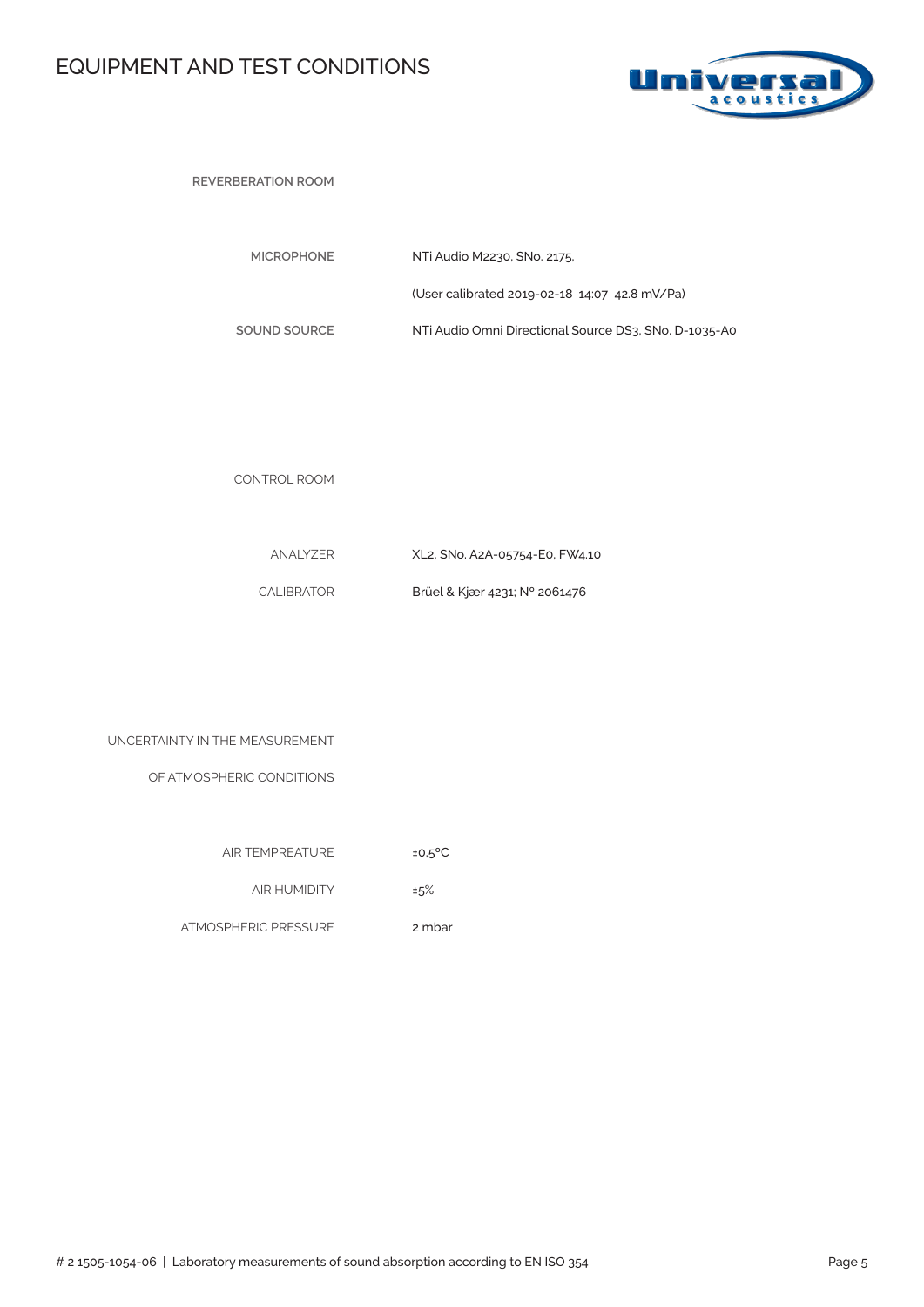#### TEST PROCEDURE AND EVALUATION



The sound absorption coefficient (s) is calculated for the onethirdoctave band 100 Hz to 5 kHz according to

standard EN ISO 354:2003, using the following formula:

$$
\alpha_{s} = A_{T}/s
$$

 $A_T$ 

Equivalent sound absorption area of test specimen, in square metres.

S

Area covered by the test specimen, in square metres.

The equivalent sound absorption area of test specimen is calculated according to the following formula:

$$
A_T = 55.3 \cdot V \left( \frac{1}{c_2 \cdot T_2} - \frac{1}{c_2 \cdot T_1} \right) - 4 \cdot V (m_2 - m_1)
$$

| $\boldsymbol{V}$ | Volume of the empty reverberation room, in cubic metres.                         |
|------------------|----------------------------------------------------------------------------------|
| c <sub>1</sub>   | Propagation speed of sound in air, in metres per second, in the empty            |
|                  | reverberation room.                                                              |
| C <sub>2</sub>   | Propagation speed of sound in air, in metres per second, in the reverberation    |
|                  | room with the test specimen installed.                                           |
| $T_1$            | Reverberation time, in seconds, of the empty reverberation room                  |
| T <sub>2</sub>   | Reverberation time, in seconds, of the reverberation room with the test specimen |
|                  | installed.                                                                       |
| $m1$ : $m2$      | Power attenuation coefficients, in reciprocal metres, calculated according to    |
|                  | ISO 9613 1, using the climatic conditions in the reverberation room.             |

Reverberation time measurements are performed using equalized emission pink noise, in two omnidirectional sound source positions and six fixed microphone positions. For each microphone and source position, the reverberation time is obtained as an average of five decays in each third octave band from 100 Hz to 5 kHz.

Reverberation time measurements of the empty room and of the room with the test specimen installed are carried out consecutively.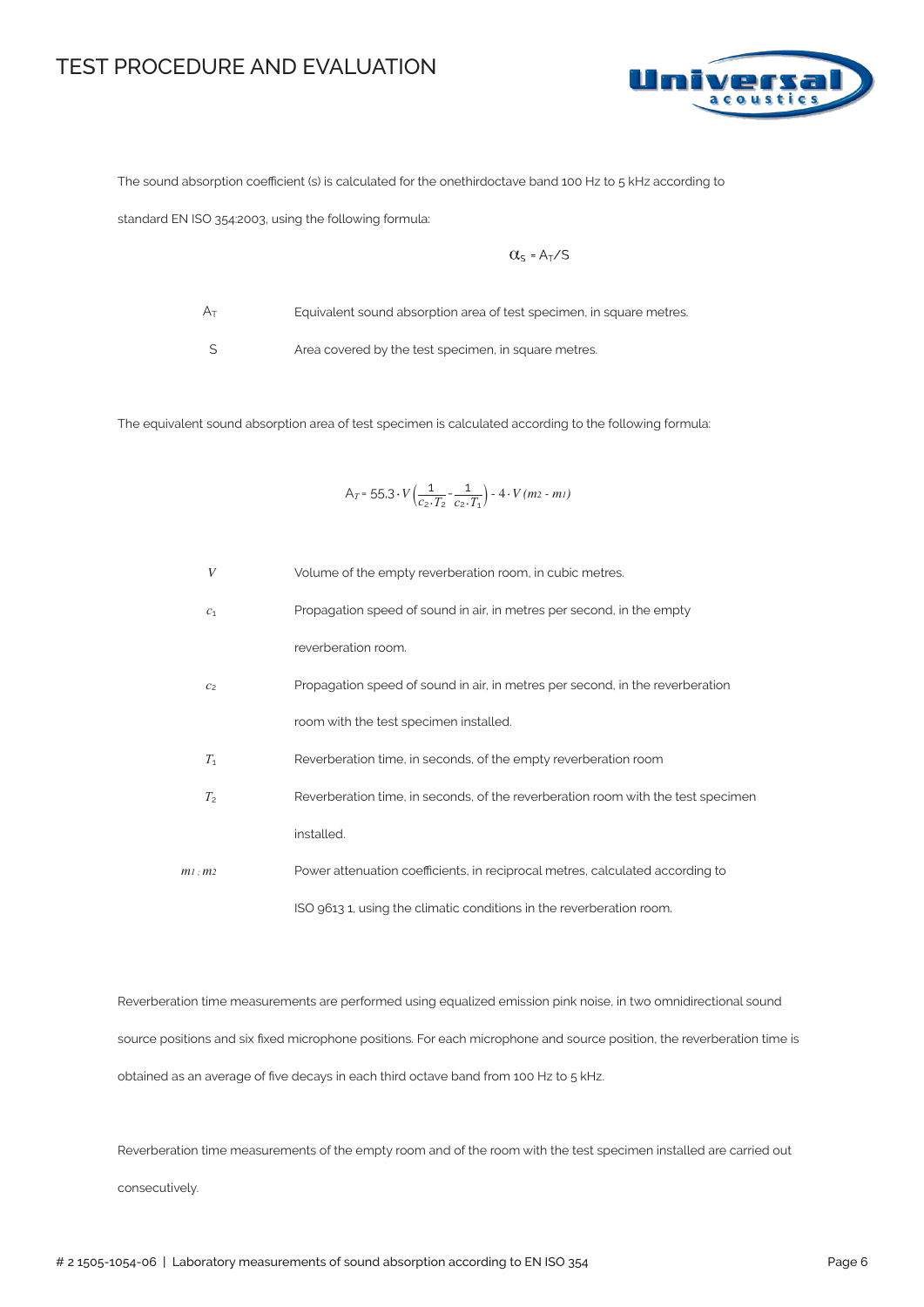### TEST PROCEDURE AND EVALUATION



Measuring chain is verified just before and after the execution of the test.

The guidelines indicated in the applicable internal procedures have been followed:

- PE.MCAA63E: "Procedure to determine the sound absorption in a reverberation room,

according to Standard EN ISO 354".

- PE.MCAA06M: "Procedure to manage the test specimens for acoustic tests in

laboratory".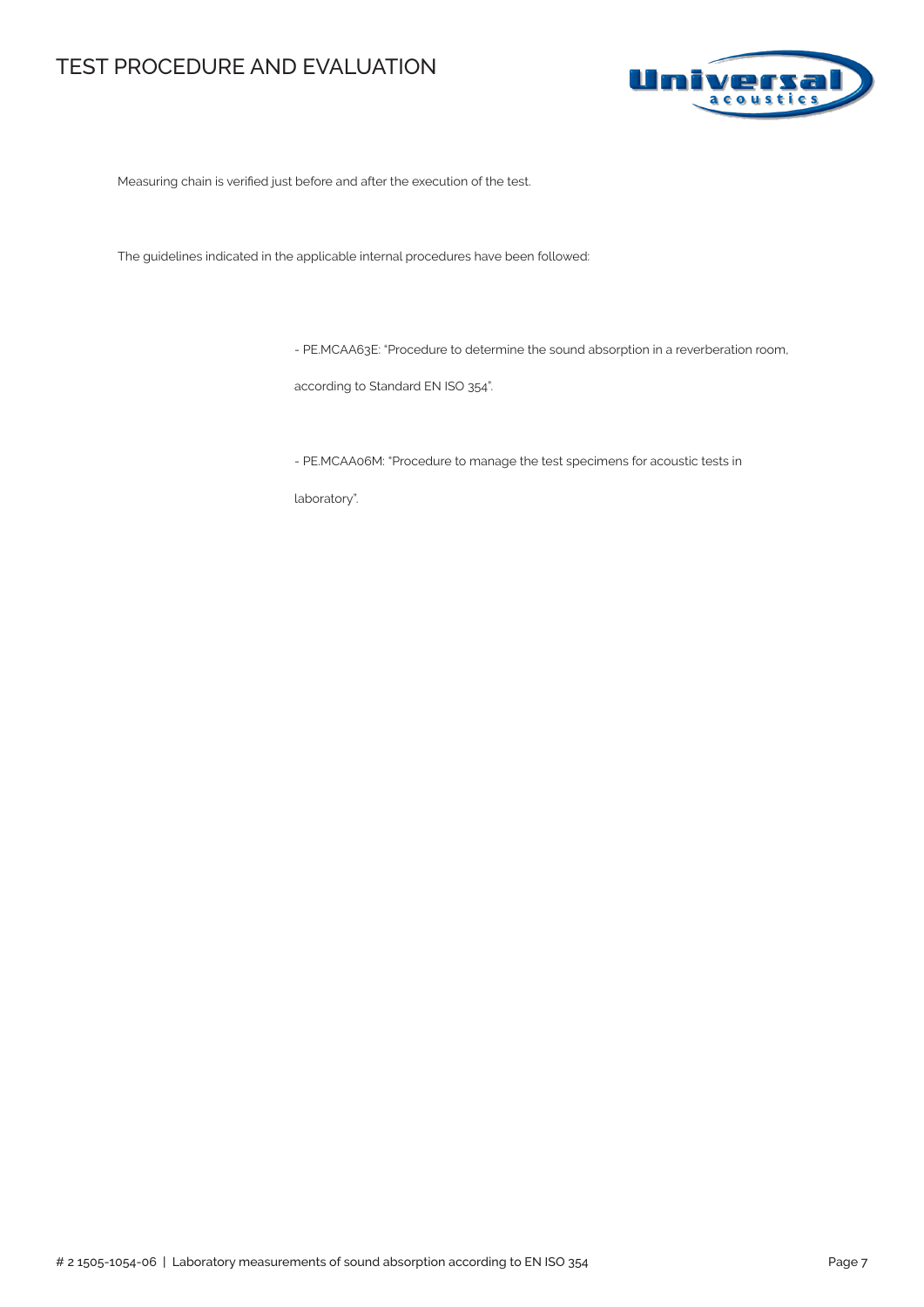



The following results are featured for the test specimen:

- Reverberation times measured in the reverberation room without test specimen (T1) and

with test specimen (T2).

- Sound absorption coefficient S, per onethird octave band from 100 Hz to 5000 Hz, in

table and graph.

- The following parameters, obtained according to Standard EN ISO 11654:1997,

from the sound absorption coefficient S in frequency bands:

- Practical sound absorption coefficient, pi, per onethird octave frequency bands from

125 Hz to 4000 Hz.

- Weighted sound absorption coefficient, αw.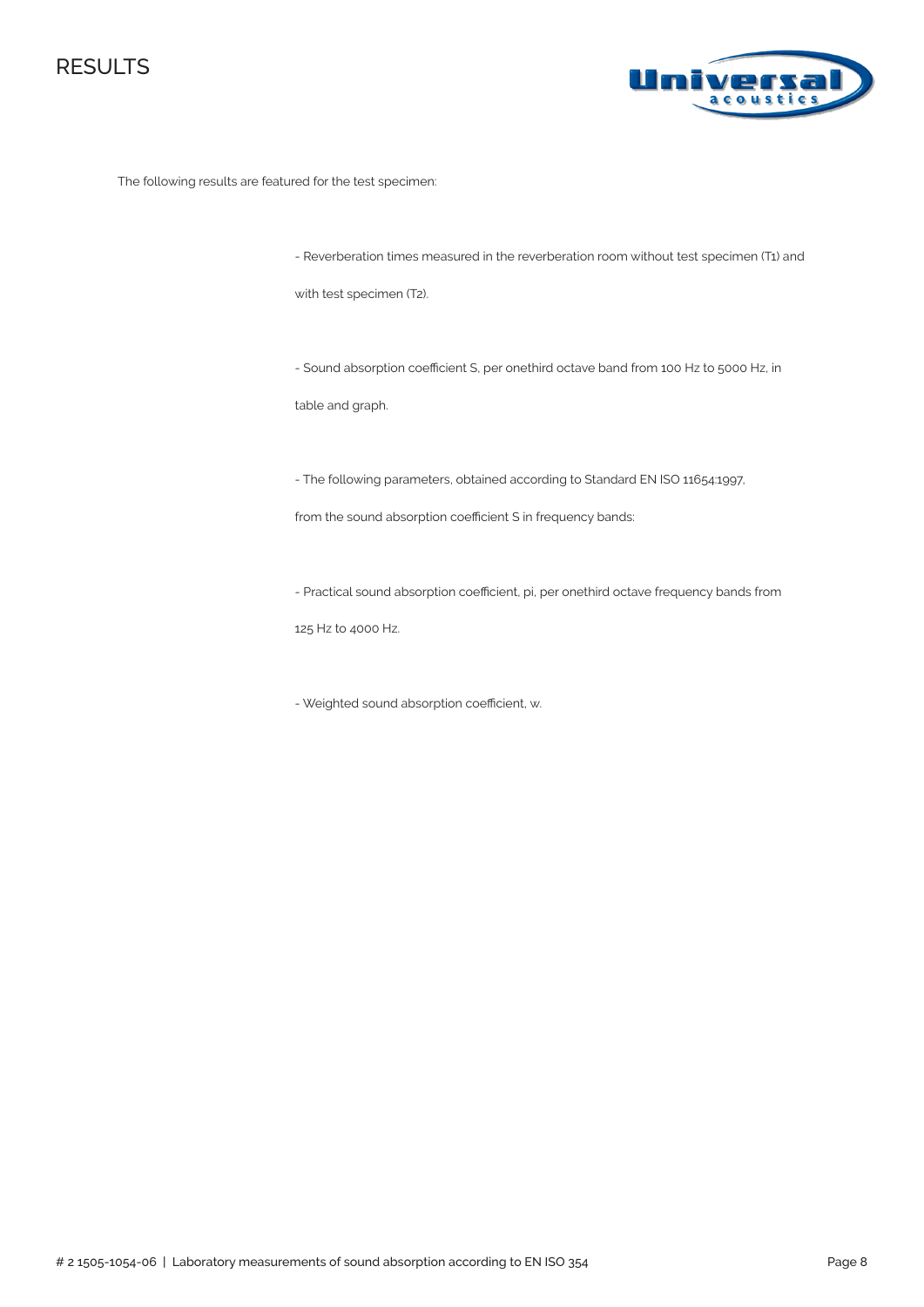